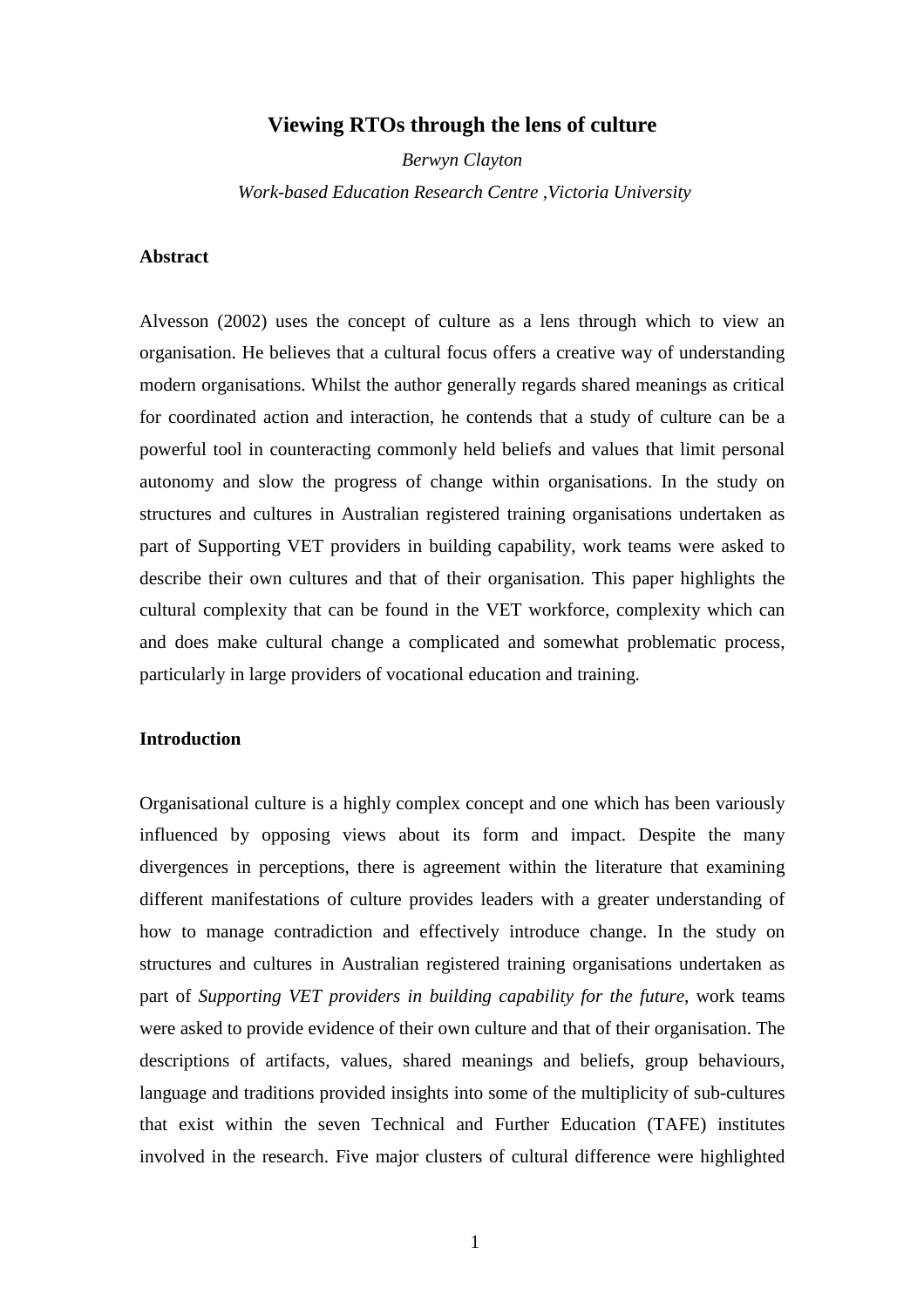across the teams. These included sub-cultures based on discipline or occupation, on geography, on history, on ethos and on the concept of 'Us and Them'. While it was evident that this cultural complexity brings some benefits to the TAFE institutes, it has also made cultural change a complicated and somewhat problematic process for those who lead these particularly large, structurally complex and functionally diverse organisations.

#### **Research method**

The overall aim of this research was to assess the impacts of both structure and culture on the capability of registered training organisations. This paper, however, focuses only upon a review of literature and the findings relating to the culture aspects of the research. The specific research question framed to guide this aspect of the study was:

# *To what extent and in what ways do cultures within registered training organisations influence team and organisational capability?*

Information was gathered through participant questionnaires and semi-structured focus group interviews with thirteen natural work teams drawn from seven TAFE institutes across Australia. Teams, which were nominated by the senior executive of the organisation as being markedly different from each other because of the way they worked, were drawn from teaching and non-teaching areas. They ranged in size from three to four people up to fifteen members and were drawn from some crossorganisation policy/process groups such as human resources, administrative support, finance, client and student services, a literacy and numeracy project, and information and communication technology, plus teaching program areas such as Business Studies, Plumbing, and Furnishing

Protocols were developed for focus groups in which each of the teams was asked to describe 'the way we do things around here' using specific examples of whole-oforganisation culture as it was manifested in artifacts, espoused values, patterns of behaviour, common practices, language, rituals and traditions. In addition, participants were asked to provide illustrations of their own work team culture and to consider how it compared with that of the whole organisation.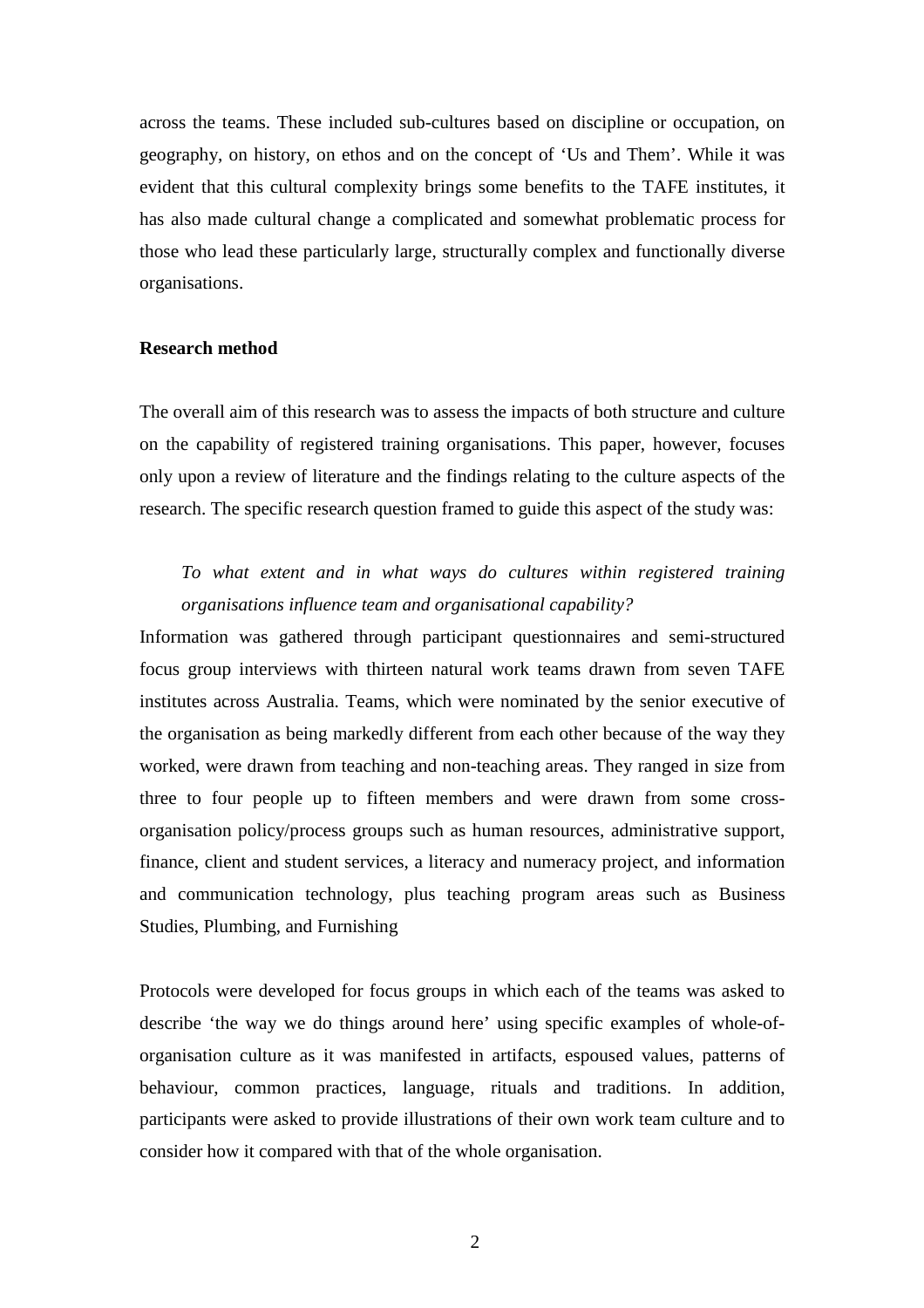Responses from focus group interviews were recorded electronically and transcribed. From the transcripts major themes were identified. These themes were then populated by supporting detail from the transcriptions, questionnaires and researcher observations. Illustrative quotations and vignettes were identified from the data. Cross analysis of this information was carried out to identify consistencies, variations and interrelationships between work teams and between organisations.

#### **Literature review**

Within the wide-ranging body of literature on organisations, culture is clearly disputed territory. The plethora of definitions that attached to the term 'culture' are largely an outcome of what Martin (2002, p.15) describes as the 'intractable intellectual disputes in the humanities and social sciences'. Within this contested ground, definitions range from the simple conception presented by Deal and Kennedy (1982, p.49) that culture is 'the way we do things around here' to many more complex attempts at describing both the tangible and intangible aspects of culture. Elsmore (2001, p.6) suggests that it is an accumulation of both shared and learned experiences, values and understandings that inform action and 'which are expressed, reproduced and communicated in symbolic form'. In his seminal work *Organizational culture and leadership* (2004, p.17), Schein defines culture as:

*… a pattern of shared basic assumptions that was learned by a group as it solved its problems of external adaptation and internal integration, that has worked well enough to be considered valid and, therefore, to be taught to new members as the correct way to perceive, think and feel in relation to those problems.*

Other definitions variously shaped by the social sciences, corporate commerce, change management and management and leadership studies also exist (Durkheim 1982, Halley 1998, Lewis 2001, Hatch 2004).

Despite many differences in descriptors, there is substantial consensus amongst authors that culture is worthy of closer investigation – particularly by those who are in leadership positions within organisations. Martin (2002), for example, suggests that a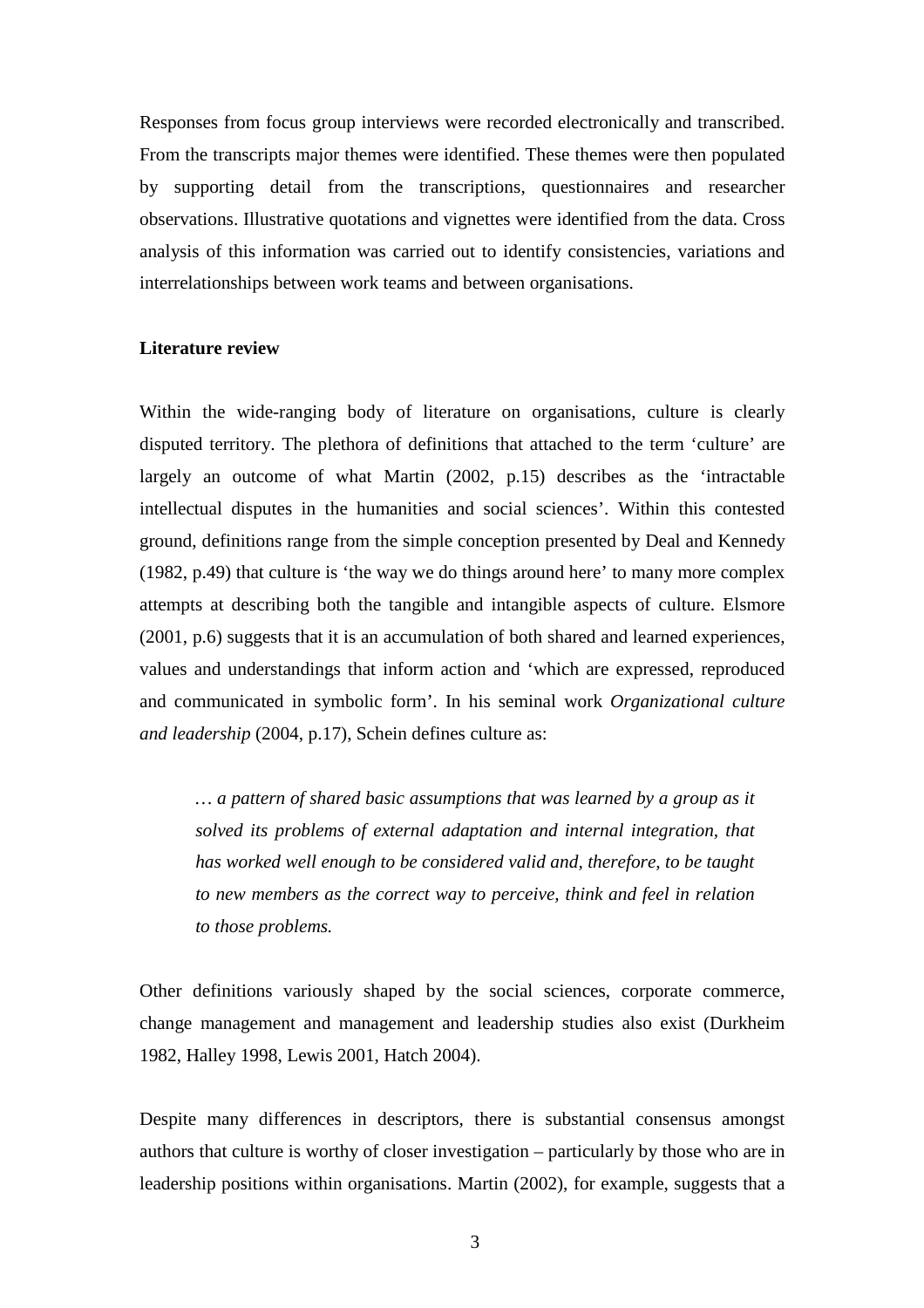study of culture offers the opportunity to clarify ambiguity and capture and articulate the complexities that inevitably exist within organisations. Similarly, Alvesson (2002) uses the concept of culture as a lens through which to view an organisation, suggesting that a cultural focus offers a creative way of understanding modern organisations. He proposes that while shared meanings and beliefs are critical for coordinated action and interaction in organisations, an understanding of culture can be a powerful tool in counteracting commonly held viewpoints and values that limit personal autonomy and slow the progress of organisational change (Clayton, Fisher, Bateman, Brown & Harris, 2005).

Furthermore, cultural elements play a significant part in determining organisational strategies, goals and ways of working and by developing a greater understanding of culture leaders can better explain *why* things happen within organisations. Such knowledge gives support to the development of strategies to generate increased employee motivation and commitment to the achievement of improved efficiency and productivity (Schein 1999; Schein 2004; Martin 2002). The assumption underpinning this thinking is that if leaders can manage or adapt culture they will be able to enhance organisational capability.

There are, however, divergent views on the links between culture and organisational performance. While some authors (Peters & Waterman,1982; Jarratt & O'Neill, 2002; Parry & Proctor-Thomson, 2003) cite evidence of the clear connections others such as Bodi, Maggs and Edgar (1997) are unable to determine any correlation at all. Lewis (2001, p.125), acknowledges a degree of uncertainty about the relationship between the two but remains optimistic about the possibilities by suggesting:

*…there really is no direct link between culture and performance. Only behaviour can affect performance, and culture is not the only determinant of behaviour. Nevertheless, all the empirical evidence seems to point to some relationship between culture and performance.* 

Assuming that there is a linkage, Schein (1999) suggests that the identification of subcultures within organisations offers leaders the opportunity to develop synergies between them and to prevent them from being at odds with each other. Similarly,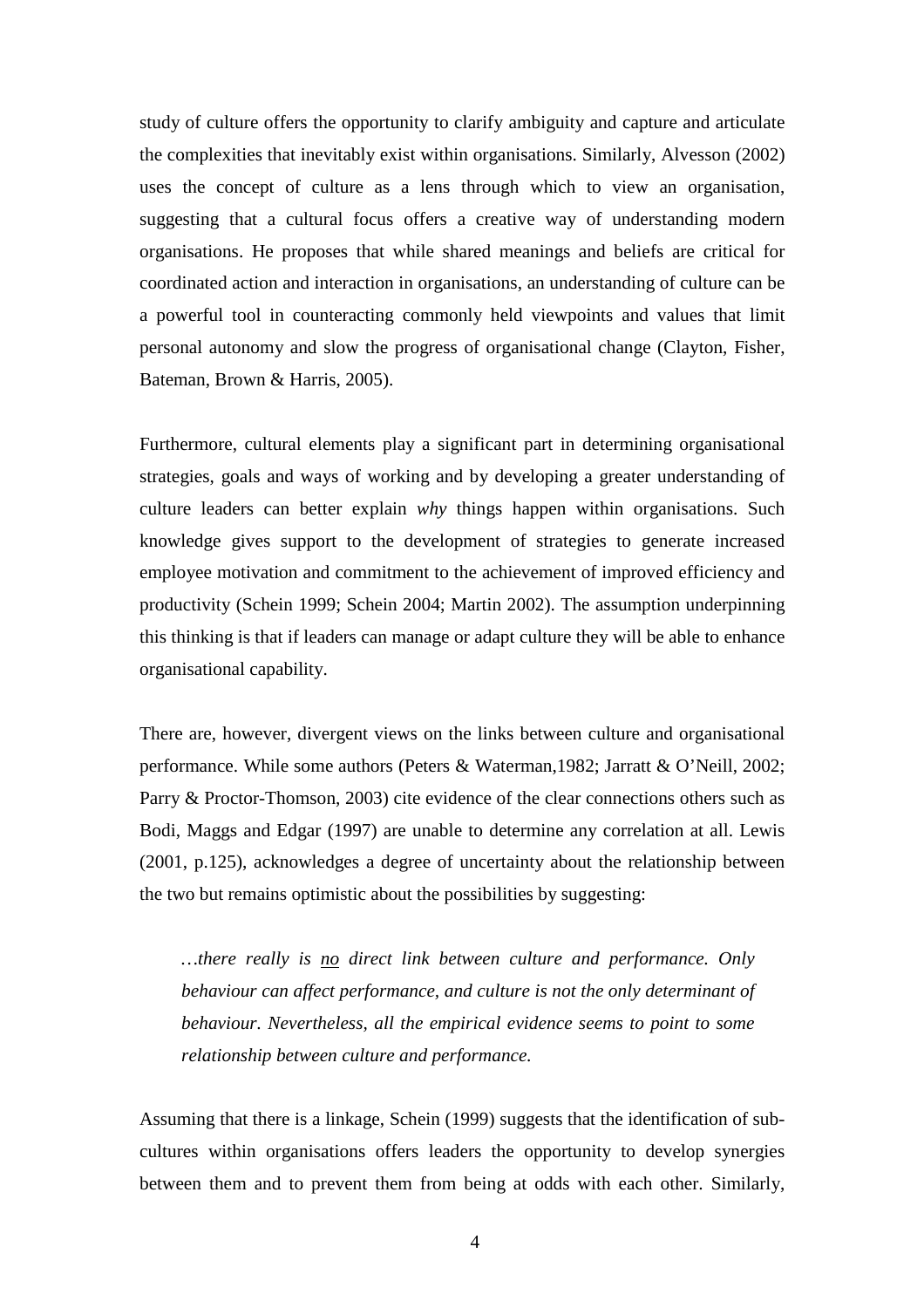Martin (2002, p.3) emphasises the importance of leaders understanding and managing

:

*…the patterns of meanings that link these manifestations together, sometimes in harmony, sometimes in bitter conflicts between groups, and sometimes in webs of ambiguity, paradox and contradiction.* 

Organisations can simultaneously have a strong over-arching culture and a myriad of sub-cultures (Boisnier & Chatman, 2003). Sub-cultures –the division of an organisation into various informal groups with distinctive characteristics and often invisible boundaries are highlighted by such authors as Blacker (1995) and Schein (1996). Sub-cultures, often defining insiders and outsiders, are a product of differences between the expertise, focus, demands, approaches and activities of various groups of individuals and are exhibited as a distinctive array of shared values, meanings, mindsets and customs (Blacker 1995).

Boisnier and Chatman (2003, p.14) argue that some organisations are more prone to cultural differentiation that others with size, locus of power, demographic make-up and the extent of task differentiation being influential factors.

*Subcultures are more likely to develop in larger, more complex, or bureaucratic organisations since these organisations are most likely to encompass a variety of functions and technologies.* 

In every respect, these particular features are evident in the TAFE institutes in this study and others across Australia.

In a review of the literature Clayton and her colleagues (2005) provide an overview of some of the approaches used to describe organisational and group cultures. One approach is the use of typologies. For example, Handy (1976) describes types based on power distribution - the power or club culture, the role culture, the task culture and the people or existential culture. Deal and Kennedy (1982) identify types based on management. These include the tough guy, macho culture; the work hard, play hard culture; the bet-your-company culture and the process culture. Cultural types based on competing values are described by a group of writers (Zammuto, Gifford & Goodman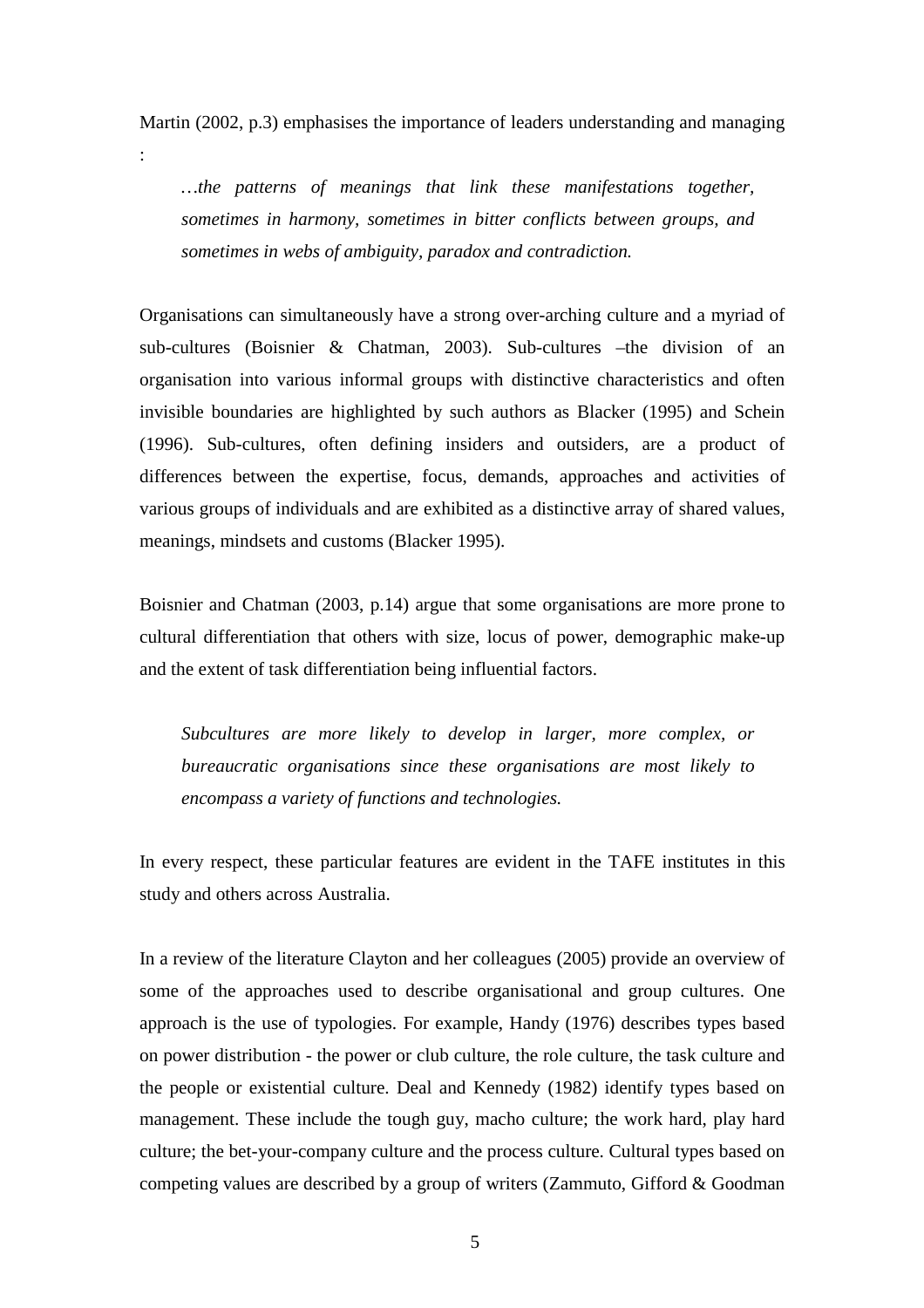1999 in Parker & Bradley, 2000; Hendriks 2004; Palthe & Kossek 2003). These include hierarchical culture (also bureaucracy or professional-oriented culture); developmental culture (also entrepreneurial or innovation-centred culture); group culture (also the clan culture or the employee-centred culture) and rational culture (also market or task-oriented culture).

Classification of the observable within organisations is another strategy for understanding cultures. The way people interact, particularly in relation to the language, customs, traditions, rituals and group norms in common usage reflect the prevailing cultures. Organisational mission, vision and values statements, management processes, leadership styles and the image of the organisation to the outside world are also influenced by culture (Martins & Terblanche 2003).

## **Discussion and findings**

When asked to describe their organisations' culture work teams used words like 'huge', 'diverse', 'complex', 'fragmented', 'unsettled' and 'transitional', reflecting the ever-changing nature of TAFE institutes. Other commonly used but more negative terms were 'compliance-driven', 'risk-averse', 'change-averse', 'bureaucratic' and 'rigid'. Where one work team spoke of a culture of divide and conquer, another suggested that the culture was about maintaining the existing hierarchy.

More positive descriptors were also provided, reflecting that individuals and teams perceived the organisational culture as being 'entrepreneurial', 'innovative', 'supportive', 'team-oriented', 'friendly', 'inclusive', 'business-like' and taking pride in what had been achieved for students and the community. Outward manifestations of the culture were generally identified as the way institutes celebrated success with ceremonies and rituals associated with graduations, awards and prize-giving being commonly cited. Vision and value statements, with which many of the teams were familiar, were also identified as evidence of the over-arching culture. A constant thread across most groups, however, was the recognition that there was not just one culture, but rather a number of different cultures within their organisation.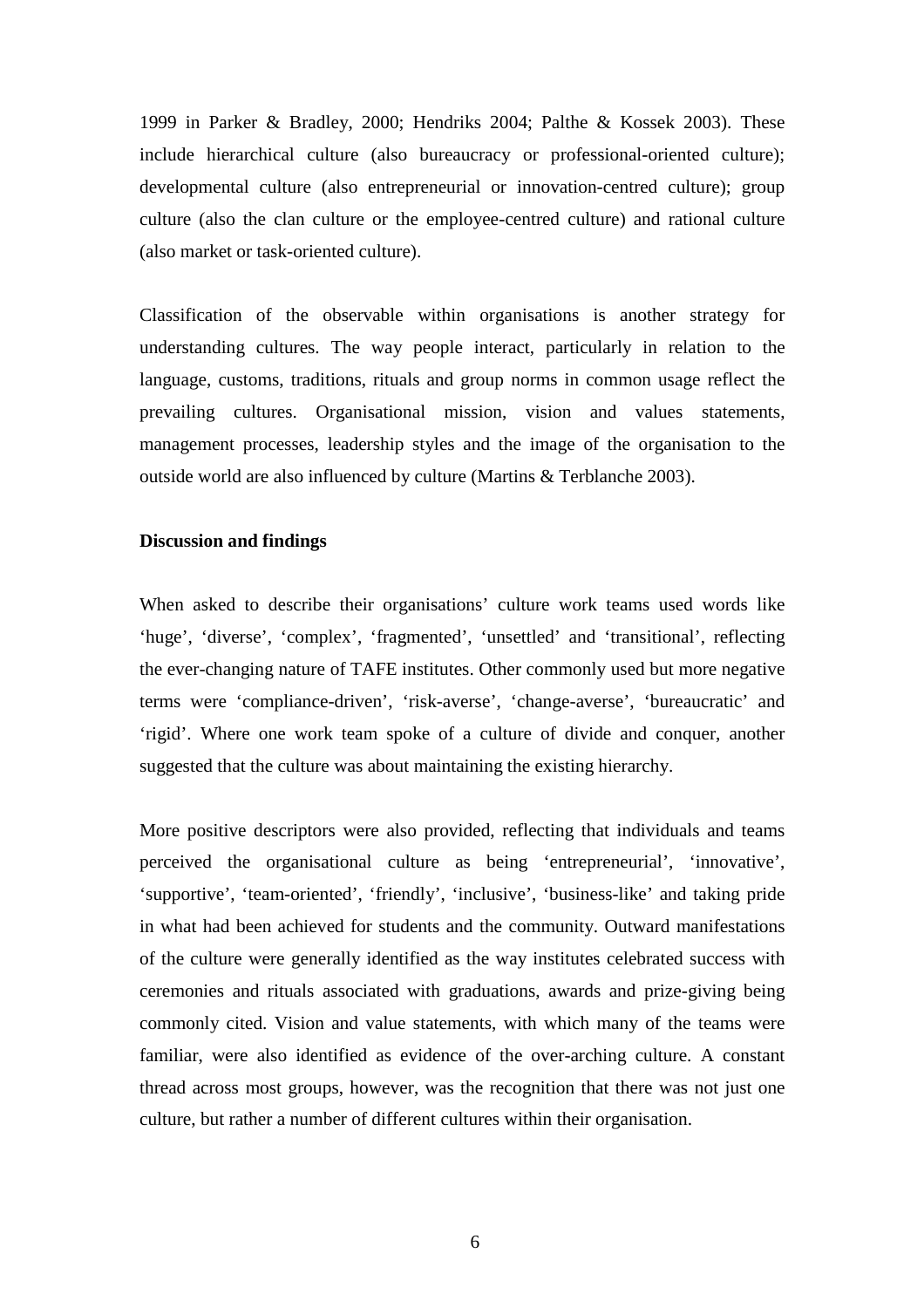In moving from the culture of the organisation to that of their team, teaching teams typically saw their cultures as being student and community focused while the administrative teams considered themselves customer- and quality –focused. Without exception, all demonstrated pride in their professionalism and achievements. However, they often described cultural disjunctions in the views between what was espoused as the organisational culture and how it was lived in reality. Teaching teams stated that they frequently felt at odds with senior management who were seen to be more concerned with budgets, markets, key performance indicators, targets, audits, compliance and strategic alliances. The common perceptions were that competition, market share and business were the prevailing management cultures rather than education. This view was well expressed by one interviewee who suggested:

*Management have taken their eye off the ball and the ball is our students. They have been driven by the dollar (and at that level they need to be) but there must be a happy medium sometimes.*

Taken as a whole, focus group interviews revealed a considerable level of cultural complexity with various groupings identifying and celebrating their own discrete cultural personas. Five distinct clusters of cultural difference were clearly identifiable across the thirteen work teams. First and foremost, there was very strong evidence of multiple sub-cultures based around disciplines, occupations and professional affiliations. Then other sub-cultures were described and depicted as emerging from organisational history or simply the geography of RTO campuses. Ethos-based cultures and 'us and them' cultures were also evident, each an outcome of different ideologies and oppositional views of 'how things are done around here'(Deal & Kennedy, 1982). Each of these cultural clusters is explained further below.

## *Discipline or occupation as cultural difference*

Work team members were consistent in the view that their organisation fostered a multiplicity of sub-cultures many of which were based on discipline, occupation or professional affiliations. The terms 'blokey' and 'tribal' were commonly used in relation to traditional trades, and comments were generally supported by the suggestion that each industry has its own very distinctive culture. A group of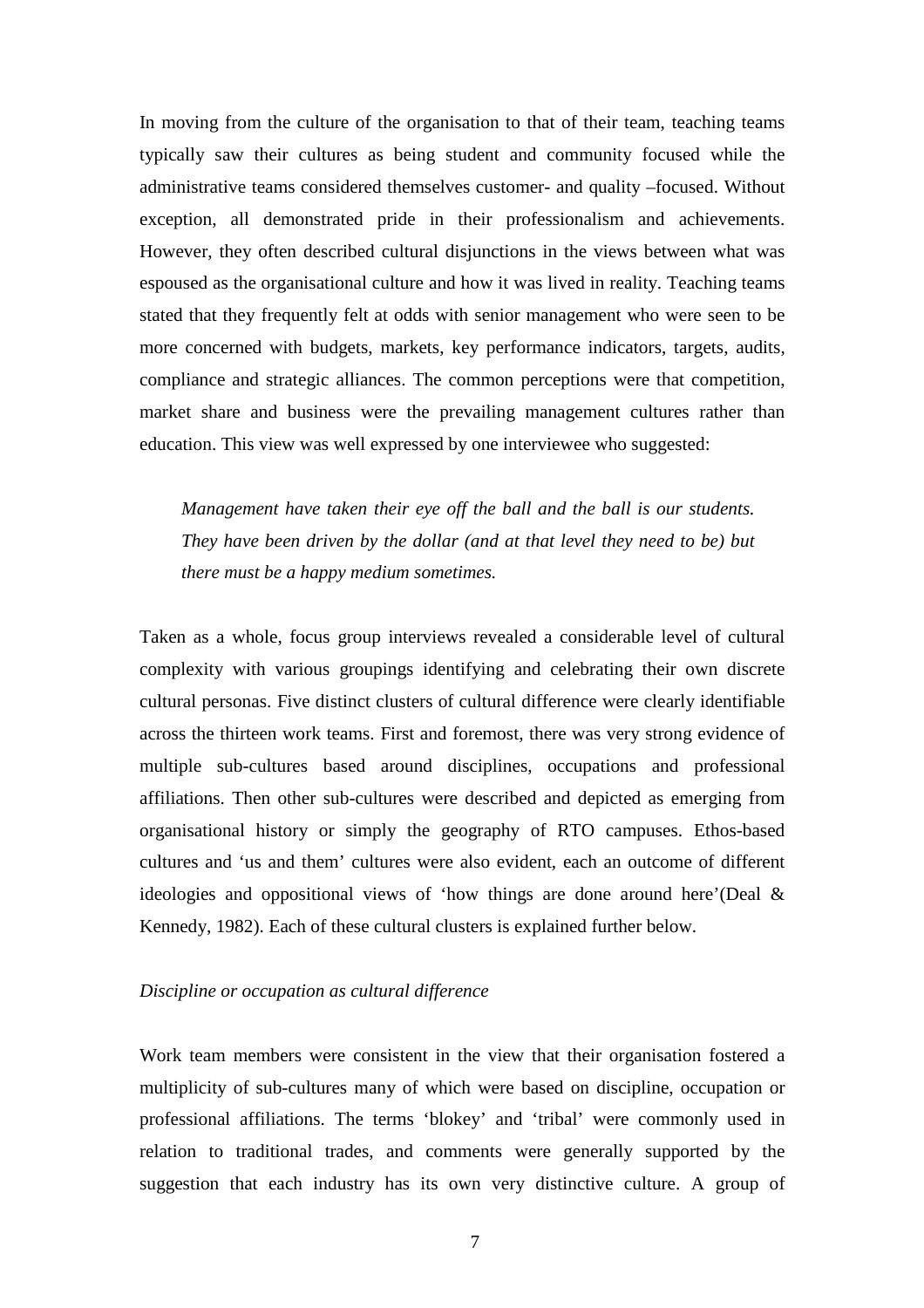plumbers in one RTO, for example, used the terms 'clan' and 'club' to describe themselves whilst suggesting that in teaching areas such as community services and access and equity teaching areas the predominant culture was 'soft', 'feminine' or 'non-blokey' contrasting markedly with their strong 'macho' trade-based culture with its focus on what they called 'the group's behaviour'.

Subtleties often linked to those vocational/discipline cultures were also recognised. These depended on the work that teams undertook and the work ethic they applied to 'getting the job done'. Discussions generally centred on the standards of work and behaviour expected - often very much influenced by what was required in particular industry environments, or teams' perceptions of what was required. As an example, members of a Furnishing team commented:

*We have to have a strong work ethic. We operate differently from others – we're out on a limb doing new stuff out there. We have a real team focus…we even eat together. We have a pizza at night once a week so that we can meet and talk through the issues. We have to make it work for us.* 

Cultural 'silos' based on faculties, departments and units were also identified as widespread in every TAFE institute. Various traditions and rituals existed within these silos which were shaped and sustained by the background and work experiences of individuals within them. In a number of instances, these were seen to be used to maintain the status quo and slow the passage of much needed change. A different perspective was that it was a means of maintaining standards and quality. One informant reflected the views of many interviewees when she stated:

*I've never worked anywhere* [that] *you get so many sub-cultures and so many different views and such difficulty communicating with people. It's the nature of where people come from before they come into TAFE. People are formed before they come here'.* 

While many individuals and subcultures were 'formed' before they came to the organisation, other sub-cultures have been developed within the institutional environment.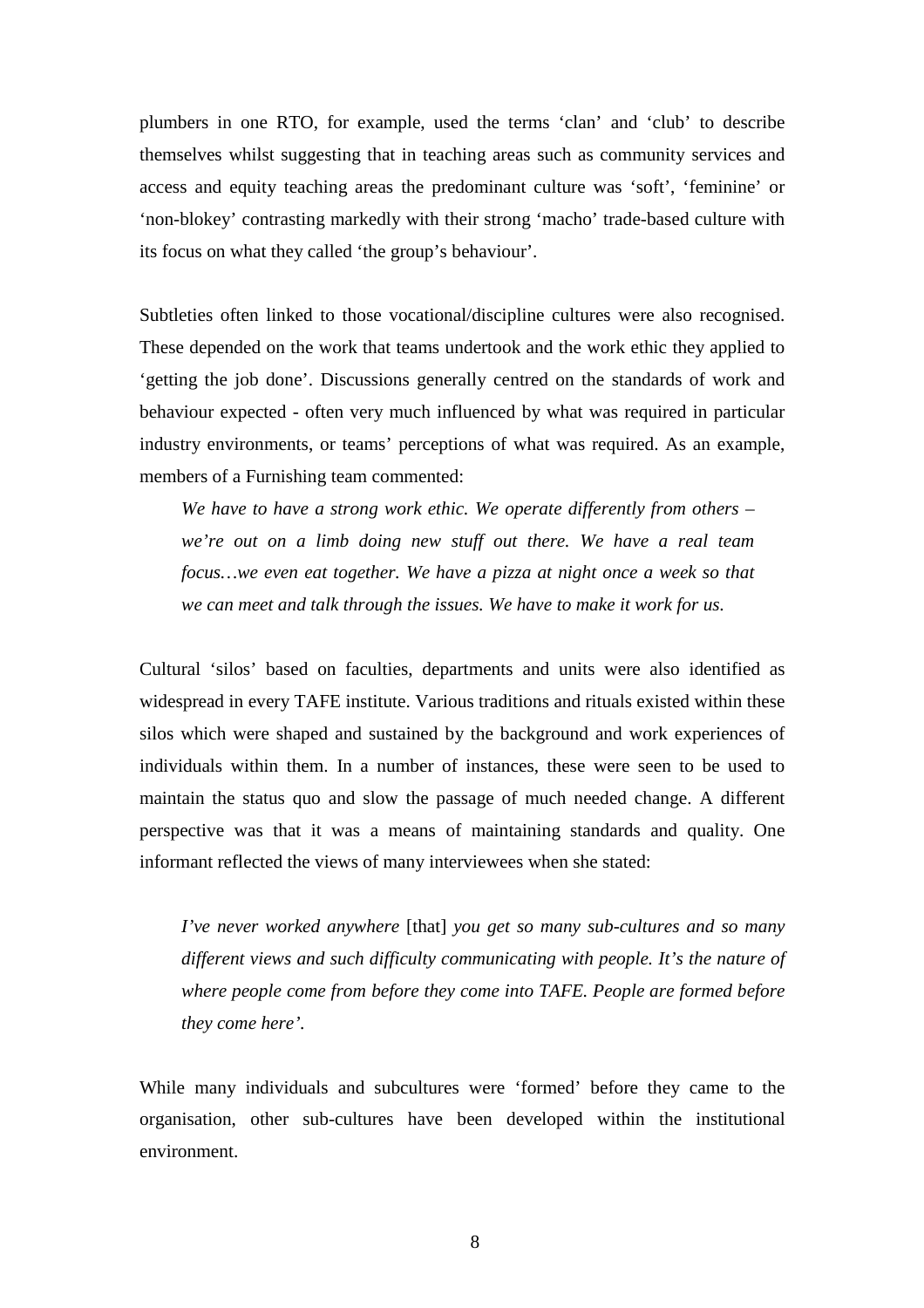## *Geography as cultural difference*

In TAFE institutes with regionally dispersed campuses, geographically-based subcultures were delineated by regional work teams Participants of these sub-cultures consistently stated that they identified particularly strongly with the needs of their local communities more than others elsewhere in the organisation. Using terms like 'On this campus we…' or 'out here in the West' and 'those in the southern region' to emphasise this point, these teams explained that TAFE was a critical social, economic and cultural part of local communities. As a consequence, many participants exhibited shared meanings and particular language often related to campus-specific programs linked directly to local industries or community needs.

The tyranny of distance was also put forward as critical factor in the development of 'us and them' work team cultures. A number of groups suggested that geographic isolation forced people to bond closely and work as a close knit group – 'it is easy to work happily at a local campus and not see anyone from another campus for weeks'. The tyranny of distance had the additional benefit of providing freedom for 'us' from interference by 'them' in the city.

#### *History as cultural difference*

Illustrations of historically influenced sub-cultures were also provided by almost all work teams included in the study. These were an outcome of the host of large scale restructures, significant amalgamations and structural realignments individuals and teams had lived through. Each participating TAFE institute had a lengthy history of structural change and 'shadows' of work team and organisational cultures past remained intact within every team. People reflected back on the good things that used to happen prior to a particular set of changes, some more than ten years ago. Others described the very negative impacts of being forced to move from one structural form to another, impacts which left some disaffected and bitter. In one instance, a work team was able to identify the manifestations of three distinctly different cultures each based on the three colleges from which they had originally come. The challenge for some of these teams was to work with a number of quite disparate views on how and why things should now be done in their new roles and revamped organisation.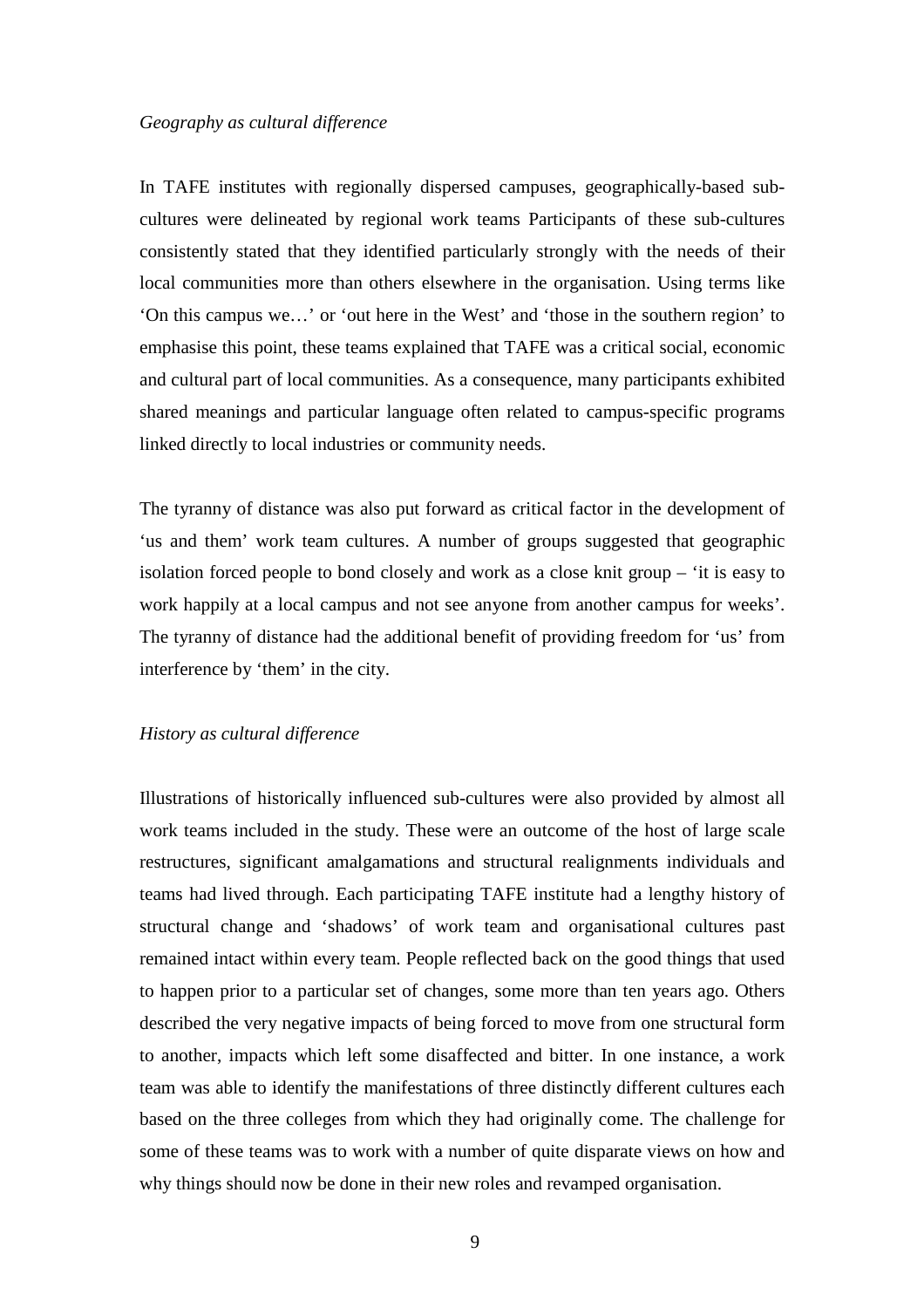#### *Ethos as cultural difference*

Ethos-based cultures were also evident across a number of the work teams. These cultures were generally based on fundamental views about the role of vocational education and training generally, and TAFE as an institution in particular. For example, a predominant view across all teams was that TAFE was a public provider working for the public good. In line with this thinking, a number of teams argued that access, equity, social justice and second chance education were key roles for the organisation with students and community needing to be the primary focus rather than industry. Numerous individuals presented the view that the long-established public service culture of 'old' TAFE was being displaced by the more commercial, fee-for service culture of the 'new' TAFE.

Associated with these differences were the often identified cultural disjunctures between concepts of education and training, between educators ands trainers and teachers and facilitators. Discussions around these points revealed further cultural complexity with some such as the Language, Literacy and Numeracy team putting a strong case for the education of the individual and the trade-based teams emphasizing the importance of training for industry.

## *"Us and them' as cultural difference*

All work teams proffered the view that 'us and them' sub-cultures were very common in their organisation. Generally these were seen to have developed around a variety of opposing views, power relationships and issues of status (or perceived status). Teams spoke of the cultural distinctions evident between permanent and sessional staff, unionist and non-unionists, educators and trainers, trades and non-trades, Higher Education and VET and 'new blood' and 'old blood'. In addition, there were consistent descriptions of the divide between administrative, corporate, support and campus operational staff and staff involved in teaching. Using phrases such as 'they don't understand what we need' and 'they cannot see the connection between what they do and students', participants described the lack of shared vision, values and meanings that existed in particular groups of institute staff. Individuals acknowledged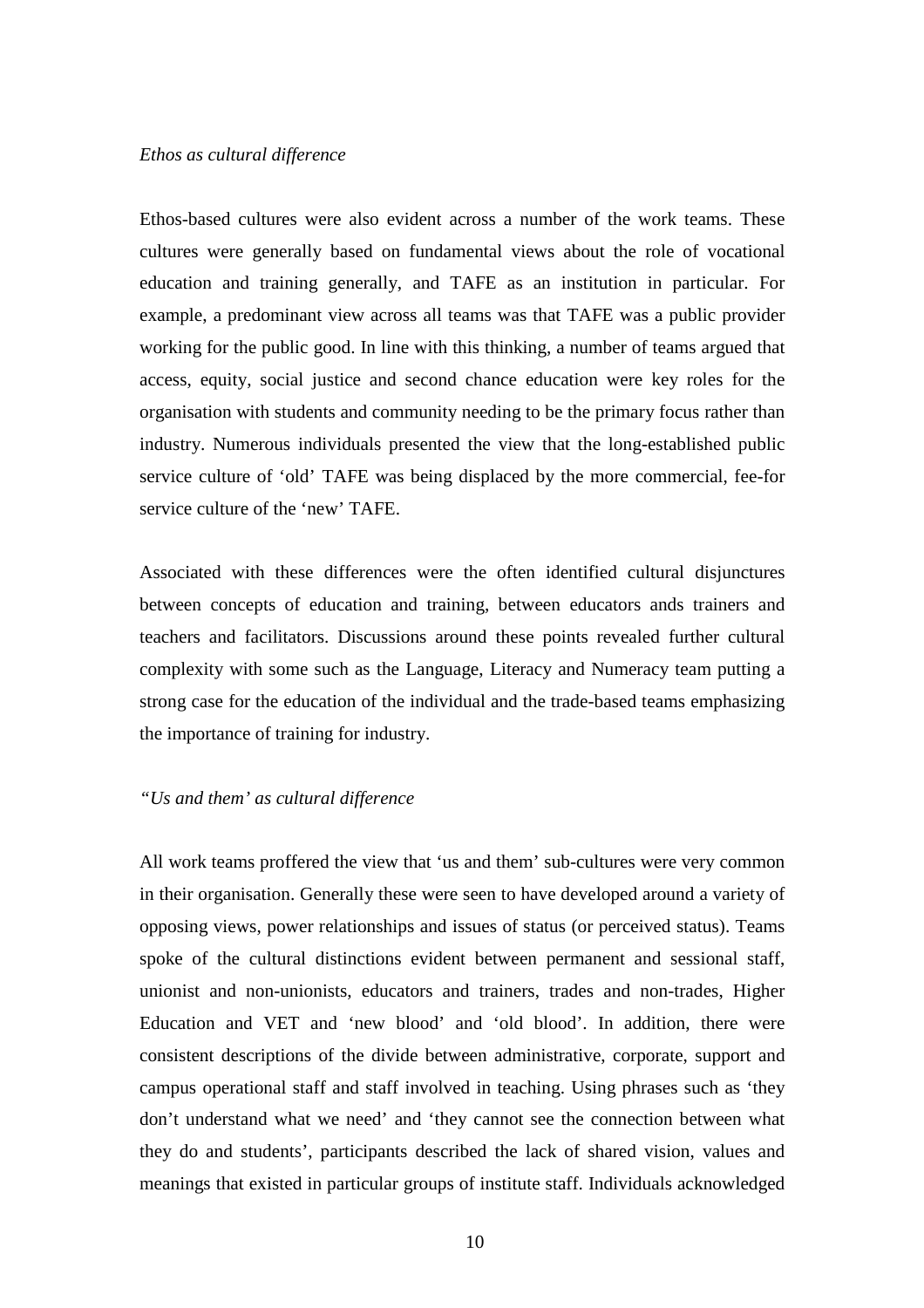that such thinking was the basis for dysfunctional activity around the organisation, with improved communication being identified as the solution to the problem.

Some of the most potent evidence of the 'us and them' culture was provided by a Finance team member who encapsulated the views of her colleagues with the following explanation:

*We are bearers of negative news and we must live with that. We're the backstop for those guys* [the teaching staff] *and we're working to support them. But they don't see it like that. They just see it as our compliance-driven culture and their work is more important than ours.* 

#### *Challenges of multiple cultures*

These findings confirm what numerous authors within the body of literature on the topic have suggested, that many sub-cultures co-exist within organisations, particularly highly complex organisations such as TAFE institutes. Moreover, as suggested by number of participants it is possible for different cultures to cut across each other, with individuals belonging to a number of different sub-cultures. Work teams considered that this multiplicity was advantageous because it enabled diverse educational approaches appropriate for different vocational areas, industries and locations. At the same time, it was acknowledged that some group norms, values and beliefs were out-dated and only remained in place to slow the pace of change being demanded by organisational leaders.

Teams acknowledged the importance and influence of leaders in the management of divergent sub-cultures. Some participants noted that diversity was not an issue where strong leadership and transparent communication prevailed within the organisation. Others, however, cited the differences between what was said and what was done as discouraging the development of a truly over-arching organizational culture. The challenge for organisational leaders is to help people live with this inevitable inconsistency (Clayton, Fisher, Harris, Bateman & Brown, 2008).

# **Conclusion**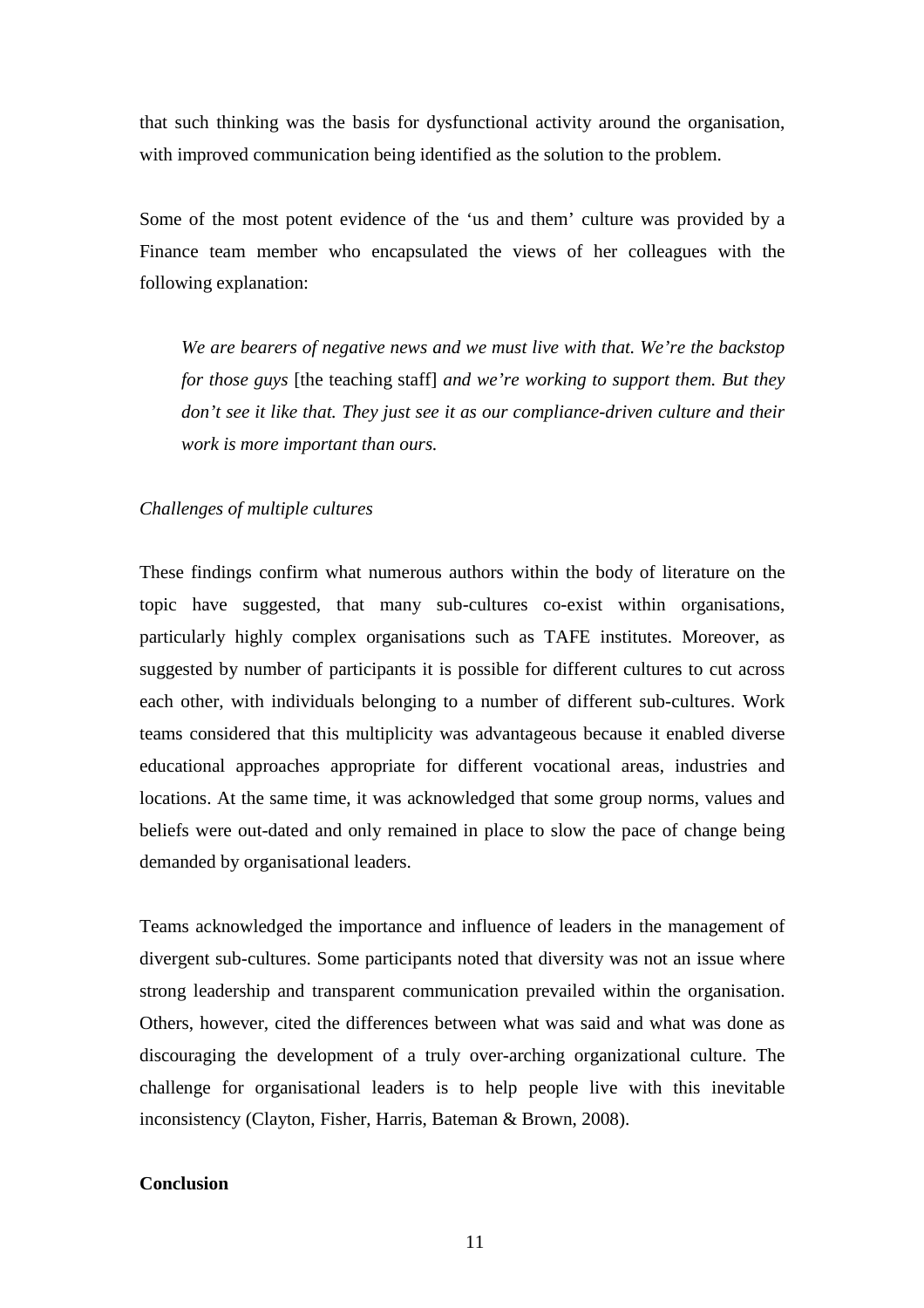Culture plays a critical role in shaping an organisation's vision, mission and strategic direction. Both strategy and coordinated action are informed by the shared meanings and beliefs that come together to form an over-arching organisational culture. The acceptance of an encompassing culture and unified strategic direction in structurally complex and functionally diverse TAFE institutes can be affected by the divergent beliefs and assumptions held by different sub-cultures that populate the organisations. In this study on RTO structures and cultures, the thirteen work teams described their sub-cultures as being variously fashioned by discipline or occupation, geography, history , ethos or the sense of 'us and them'. While it was evident that this cultural complexity has allowed tailored and innovative responses to specific institute demands and particular clients, marked differences in group behaviours, assumptions, language and beliefs within TAFE institutes have also complicated communication, frustrated innovation and slowed the progress of organisational change at a time when change has been presented as an economic and political imperative. These findings support the views of a key authors on organisational culture and confirm the importance of leaders examining and understanding more deeply the various manifestations of culture within their organisations. A greater understanding of subcultural differences may help managers account for behavioural incongruity across work teams and assist in closer management of those values and beliefs that get in the way of new ways of working and thinking in TAFE institutes.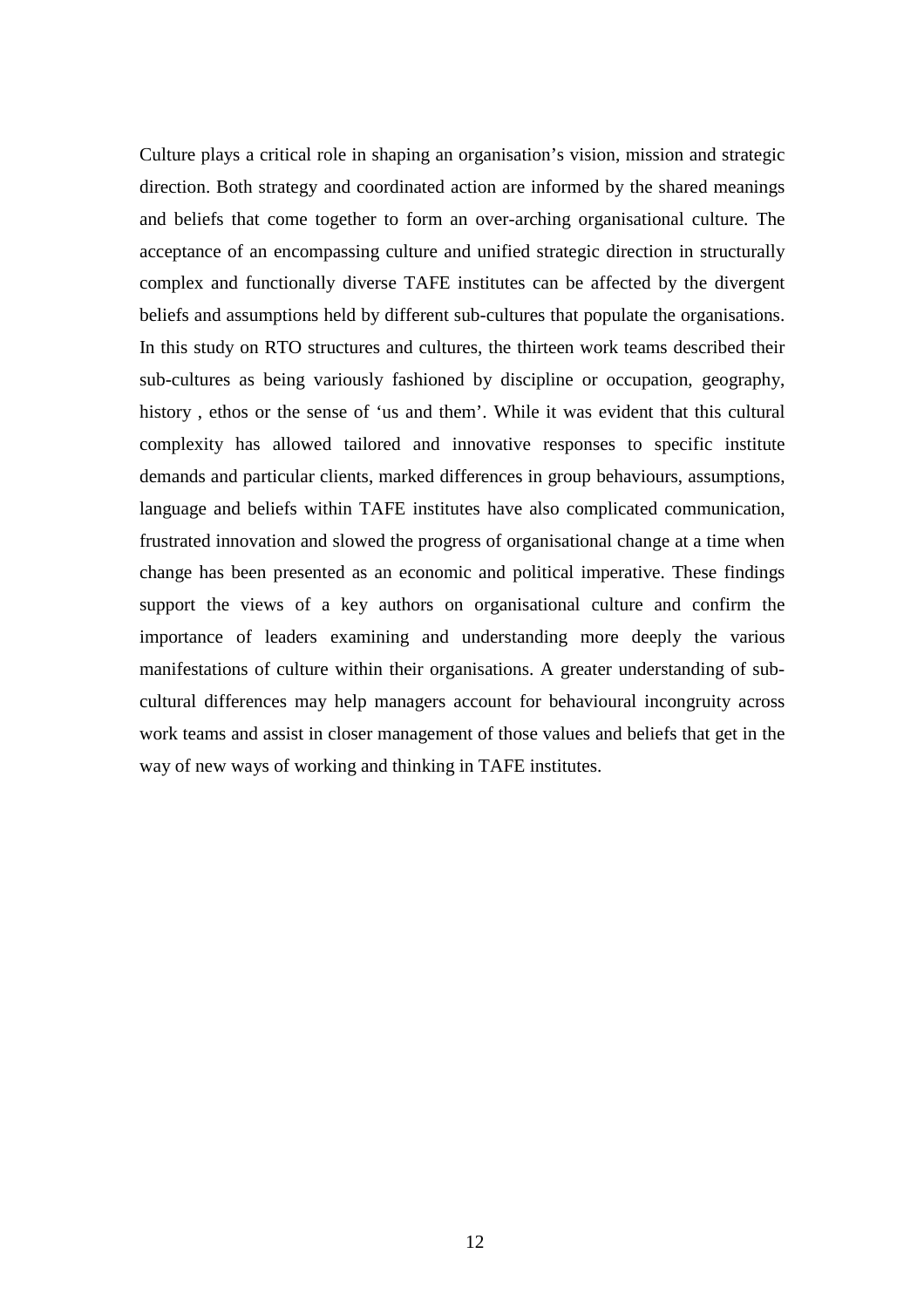## **References**

- Alvesson, M. (2002), Understanding organizational culture, Sage, London.
- Blacker, F. (1995), 'Knowledge, knowledge work and organizations: an overview and interpretation', Organizational Studies, 16, 1021-1046.
- Bodi, A., Maggs, G. & Edgar, D. (1997), When too much change is never enough: Stories of organizational change, Business and Professional Publishing, Warriewood, NSW.
- Boisnier, A. & Chatman, J.A.(2002), The role of subcultures in agile organizations, http://www.hbs.edu/research/facpubs/workingpapers/papers2/0102/02-091.pdf viewed 3 January, 2009.
- Clayton, B, Fisher, T, Bateman, A, Brown, M & Harris, R 2005, Organizational culture and structure: Section 2 from a draft literature review on issues concerning organizational culture and structure in the vocational education and training sector, http://www.consortiumresearchprogram.net.au/html/images/stories/Documents/ra 4litreview\_section2.pdf , viewed 23 January, 2009.
- Clayton, B., Fisher, T., Harris, R., Bateman, A. & Brown, M. (2008), A study in difference: structures and cultures in Australian registered training organisations, NCVER, Adelaide.
- Deal T, & Kennedy, A. (1982), Corporate cultures: the rites and rituals of corporate life, Addison-Wesley, Reading, US.
- Durkheim, E. (1982), The rules of sociological method and selected texts on sociology and its method, Macmillan, London.
- Elsmore, P. (2001), Organizational culture: Organizational change?, Gower, Hampshire, UK.
- Halley, A. (1998), 'Applications of boundary theory to organizational and interorganizational culture', Public administration and management: An interactive journal, 3:2, 1-14, viewed 28 January, 2009.
- Hatch, M. (2004), 'Dynamics of organizational culture', Handbook of organizational change and innovation, (eds) Pool, M. & Van den Ven, A., Oxford University Press, New York.
- Hendriks, P. (2004), 'Assessing the role of culture in knowledge sharing', conference paper, Fifth European Conference on Organizational Knowledge, Learning and